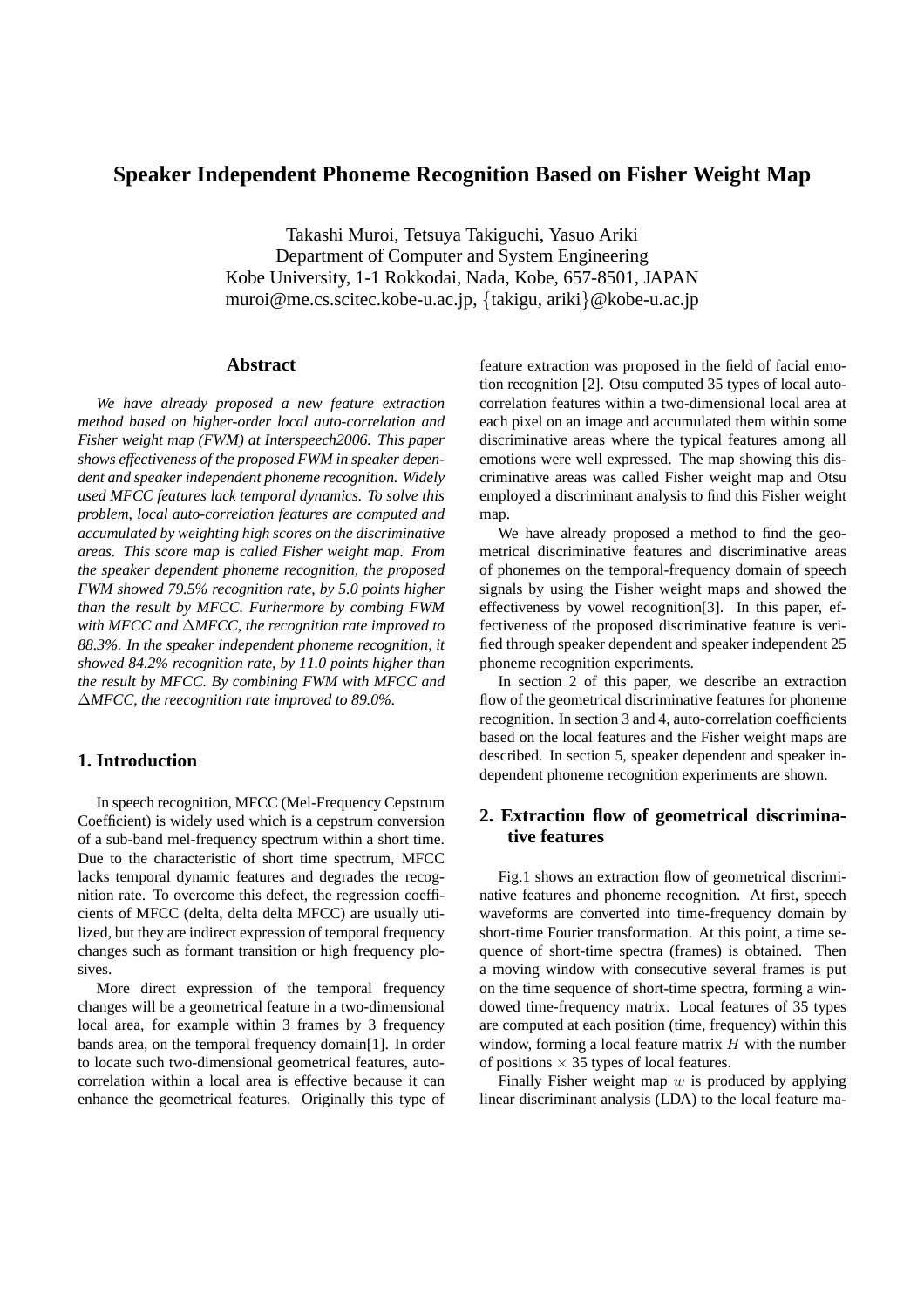

**Figure 1. Flow of new feature extraction.**

trix H. Geometrical discriminative features are obtained as weighted higher-order local auto-correlation by summing up the local features weighted by the Fisher weight map for each type of local features, forming 35 dimensional vector  $x$  for a window. By moving this window, a sequence of 35 dimensional vectors of geometrical discriminative features are obtained.

In a phoneme recognition, phoneme GMMs are trained at first. Then the test speech data is converted into a sequence of 35 dimensional vectors of geometrical discriminative features and phoneme likelihood is computed using the trained phoneme GMMs.

# **3 Local features and weighted higher order local auto-correlations**

#### 3.1 Local features

Two-dimensional geometrical and local features are observed on the time-frequency matrix shown on the left in Fig.2. On the right hand side,  $3 \times 3$  local patterns are shown to capture the local features. The upper pattern is for continuation in a time direction, the middle for continuation in a frequency direction and the lower for transition. The flag "1" indicates the multiplication of the spectrum on the position.

A local feature within the  $k$ -th local pattern at a position r is formalized as follows;

$$
h_r^{(k)} = I(r)I(r + a_1^{(k)}) \cdots I(r + a_N^{(k)})
$$
 (1)



**Figure 2. Local features.**



**Figure 3. 35 types of local patterns.**

where  $I(r)$  is the power spectrum at the position r on timefrequency matrix composed of time  $t$  and frequency  $f$ . The  $r + a_i^{(k)}$  indicates the other position, where "1" is attached, within the  $k$ -th local pattern.

By limiting local patterns within 3 frames  $\times$  3 bands area at reference position  $r$ , setting the order  $N$  to be 2 and omitting the equivalence of translation, the number of displacement set  $(a_1, \dots, a_N)$  becomes 35. Namely 35 types of local patterns are obtained at each position  $r$  on the timefrequency matrix as shown in Fig.3, according to Otsu[2].

# 3.2 Weighted higher order local autocorrelations

Higher-order local auto-correlation  $x_k$  for the k-th local pattern is obtained by summing the local features shown in Eq.1 on the time-frequency matrix. It is formalized as follows;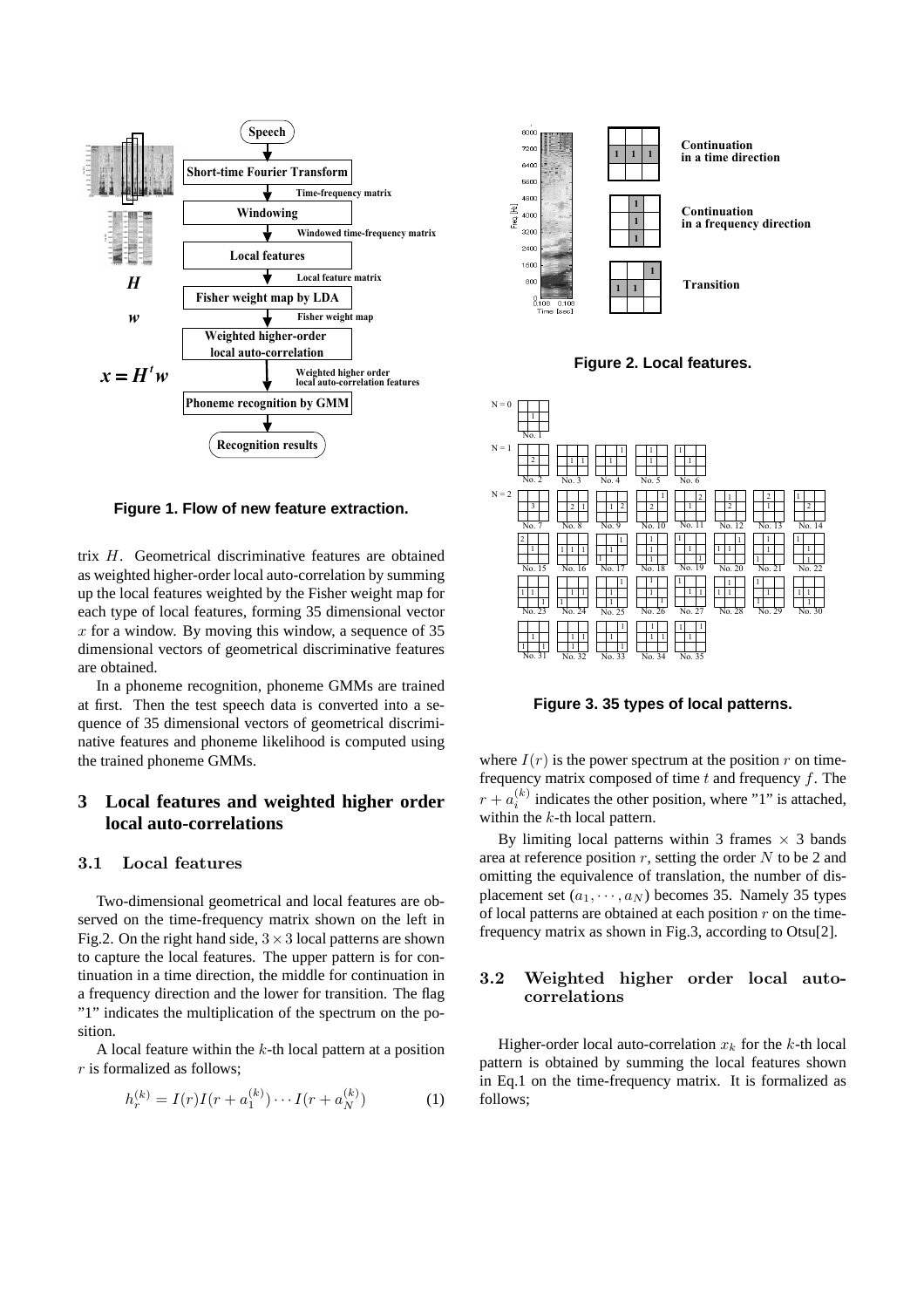$$
x_k = \sum_r h_r^{(k)}
$$
  
= 
$$
\sum_r I(r)I(r + a_1^{(k)}) \cdots I(r + a_N^{(k)})
$$
 (2)

In order to express the higher-order local autocorrelation in the matrix form, all the local features shown in Eq.1 for the  $k$ -th local pattern are collected on the timefrequency matrix and presented as a following vector.

$$
\mathbf{h}^{(k)} = [h_{2,2}^{(k)} \cdots h_{2,T-1}^{(k)}, \cdots h_{F-1,T-1}^{(k)}]^t
$$
 (3)

here the dimension of the vector is  $M = T - 2$  (time)  $\times$  $F - 2$  (frequency).

The higher-order local auto-correlation  $x_k$  for the  $k$ th local pattern is expressed as follows using the Mdimensional vector  $\mathbf{h}^{(k)}$ .

$$
x_k = \mathbf{h}^{(k)t} \mathbf{1} \tag{4}
$$

A local feature matrix is obtained as follows by placing the M-dimensional vectors  $h^{(k)}$  in the horizontal direction one by one for all the 35 local patterns.

$$
\mathbf{H} = [\mathbf{h}^{(1)} \cdots \mathbf{h}^{(K)}] \tag{5}
$$

The higher-order local auto-correlation vector x is obtained by packing the  $x_k$  and is expressed as follows;

$$
\mathbf{x} = [x_1 \cdots x_K]^t = \mathbf{H}^t \mathbf{1}
$$
 (6)

Fig.4 shows an example of computing the local feature matrix **H**. Here, moving 35 local patterns on the windowed time-frequency matrix  $(9 \times 6)$ , the local features are computed. These local features are packed into the local feature matrix  $\mathbf{H}$  (28  $\times$  35). The higher-order local auto-correlation vector x presents the existence of the local patterns on all over the time-frequency matrix. Therefore, it is not the discriminative vector. In order to make the higher-order local auto-correlation vector x have the discriminative ability, local features of the same local pattern are summed over the windowed time-frequency matrix by putting the high weight on the local features where class difference appears clearly. This is done by replacing the vector **1** consisting of  $M$  "1"s by the weighting vector w. Then the weighted higher-order local auto-correlation vector x is obtained as follows;

$$
\mathbf{x} = \mathbf{H}^t \mathbf{w} \tag{7}
$$

Here **w** is called Fisher weight map because it is computed based on linear discriminant analysis.



**Figure 4. Local feature matrix.**

# **4 Fisher weight map**

In order to find the Fisher weight map, Fisher's discriminative criterion is utilized[2]. Let  $N$  be the number of training data. Then the local feature matrices for the training data are denoted as  $\{\mathbf H_i \in R^{M \times K}\}_{i=1}^N$ . The corresponding weighted higher-order local auto-correlation vectors, the within-class covariance matrix and the betweenclass covariance matrix are denoted as  $\{x_i\}_{i=1}^N$ ,  $\tilde{\Sigma}_W$  and  $\Sigma_B$  respectively. Then the Fisher discriminative criterion  $J(\mathbf{w})$  is expressed as follows using those denotations.

$$
J(\mathbf{w}) = \frac{tr\tilde{\Sigma}_B}{tr\tilde{\Sigma}_W} = \frac{\mathbf{w}^t \Sigma_B \mathbf{w}}{\mathbf{w}^t \Sigma_W \mathbf{w}}
$$
(8)

where  $\Sigma_W$  and  $\Sigma_B$  is the within-class covariance matrix and the between-class matrix of the local feature matrices (training data).

The Fisher weight map is obtained as eigen vectors w based on the following generalized eigen value decomposition derived by maximizing the Fisher discriminative criterion under the constraint such that  $\mathbf{w}^t \Sigma_W \mathbf{w} = 1$ 

$$
\Sigma_B \mathbf{w} = \lambda \Sigma_W \mathbf{w} \tag{9}
$$

Since the Fisher weight map is composed of several eigen vectors, the number of eigen vectors is optimized in the phoneme recognition process.

However, if the number of eigen vectors are set to 25, the weighted higher-order local auto-correlation vector x shown in EQ.7 equals to 875 ( $35 \times 25$ ) dimensional vector. It is so high that the GMM used in the phoneme recognition can not be estimated accurately and stably. To solve this problem, PCA (Principal Component Analysis) is used to reduce the dimension effectively.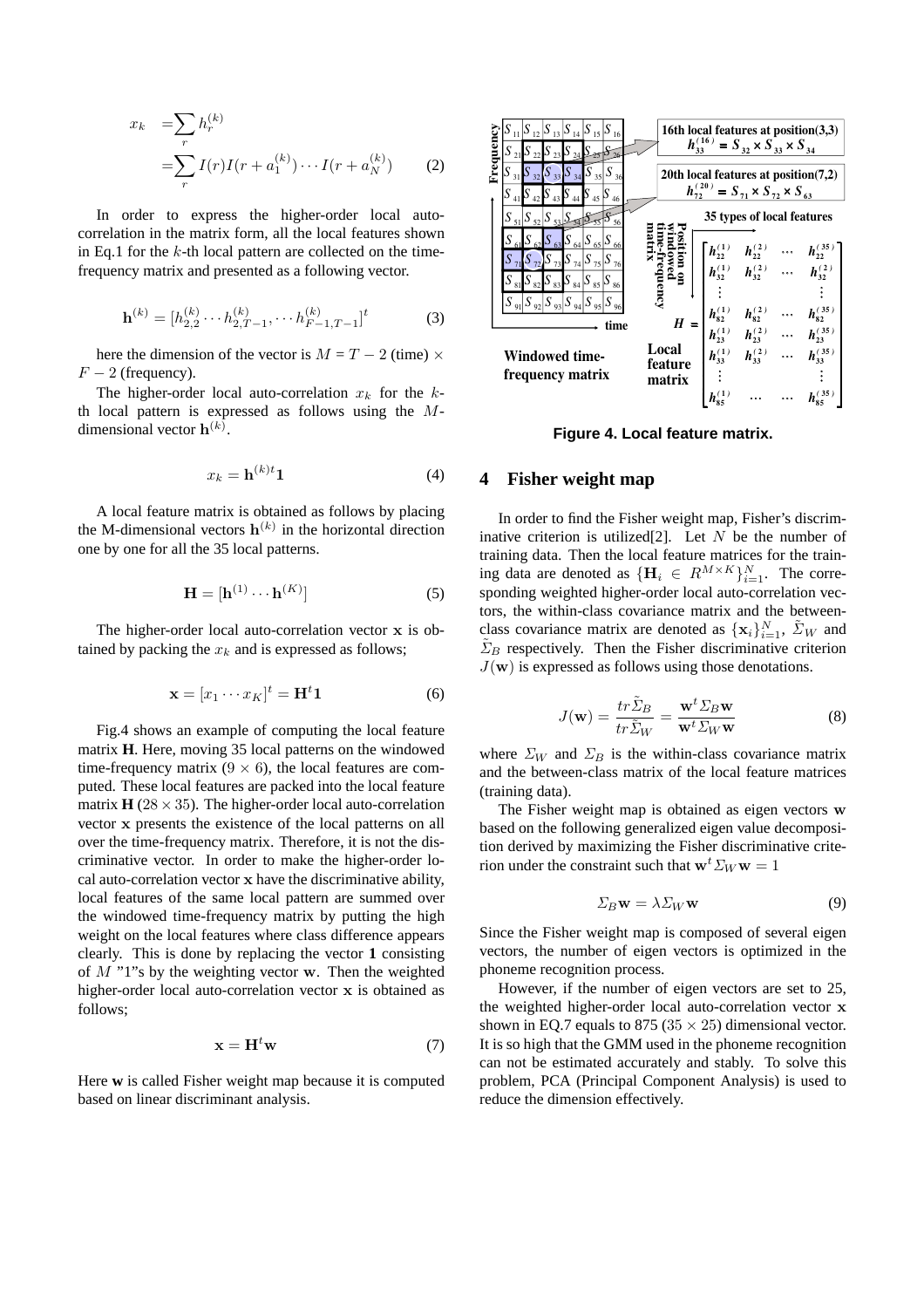#### **5 Phoneme recognition experiments**

## 5.1 Experimental setup

We carried out speaker dependent and independent Japanese 25 phoneme recognition. Speech material was continuous speech data spoken by six male speakers and four female speakers and was manually segmented into phoneme sections. In the speaker dependent phoneme recognition, 2578 data (about 100 data for each phoneme) segmented by hands for all phonemes were collected from individual speaker and used for phoneme training (Fisher weight map and phoneme GMMs) . Other 2578 phoneme data from individual speaker were tested. Phoneme recognition rate was computed by averaging the results from ten speakers.

On the other hand, in the speaker independent phoneme recognition, the training data from ten speakers were collected together and used for Fisher weight map and phoneme GMMs training. In the phoneme recognition, the test data from individual speaker was tested in the same way as the speaker dependent manner.

Speech waveform was transformed into time-frequency matrix by short-time Fourier transformation with 25ms frame width and 10ms frame shift. Then the frequency was converted into mel-scale by mel-fiter bank (64 dimension). A window with  $T$  frame width and  $S$  frame shift was moved on the time-frequency matrix and the windowed time-frequency matrices were generated. T and S were optimized experimentally to 5 and 1 respectively. The number of eigen vectors W included in the Fisher weight map and the number of Gaussian mixtures  $G$  in phoneme GMM were experimentally optimized in the phoneme recognition. The number of dimensions  $D$  of the weighted higher-order local auto-correlation vector x reduced by PCA was also experimentally optimized.

### 5.2 Speaker dependent phoneme recognition using single feature

Fig.5 shows the results of speaker dependent phoneme recognition using the proposed feature, compared with the recognition result using MFCC.

The highest phoneme recognition rate 79.5% was obtained by the proposed feature with the number of eigen vectors  $W = 25 (35 \times 25=875$  dimensions) in the Fisher weight map, the number of dimensions  $D = 150$  of the weighted higher-order local auto-correlation vector x reduced by PCA and the number of Gaussian mixtures  $G =$ 8 in the phoneme GMMs. Compared with MFCC and ∆MFCC, the recognition rate was improved by 5 points and 3.7 points respectively due to the direct expression of temporal features by the proposed method. When the PCA was not applied, since the dimension is so high as 875, the recognition rate was almost same as that of MFCC.



**Figure 5. Results of speaker dependent phoneme recognition using single feature.**

### 5.3 Speaker dependent phoneme recognition by feature integration

Since FWM showed the highest phoneme recogntion rate using single feature, it was combined with MFCC and ∆MFCC in the phoneme recognition. The feature combination was based on a stream weighting method which concatenated two or more feature vectors by weighting the respective feature. The weight was experimentally optimized, changing the weight ratio from 0.0:1.0 to 1.0:0.0 by 0.1 step. In this case, the dimension of FWM was decreased to 55 from 150 due to computation time.

Fig.6 shows the phoneme recognition result. FWM improved the recognition rate by 2.6 points and 6.0 points after combined with MFCC and ∆MFCC respectively compared with original FWM (79.5% in Fig.5). Comibination of two features MFCC and ∆MFCC still showed the highest score 86.7%. When three features FWM, MFCC and ∆MFCC were combined together, the recogntioin rate showed the highest score 88.3%. This indicates that the FWM has information to improve the recognition obtained by MFCC and ∆MFCC combination.



**Figure 6. Results of speaker dependent phoneme recognition by feature integration.**